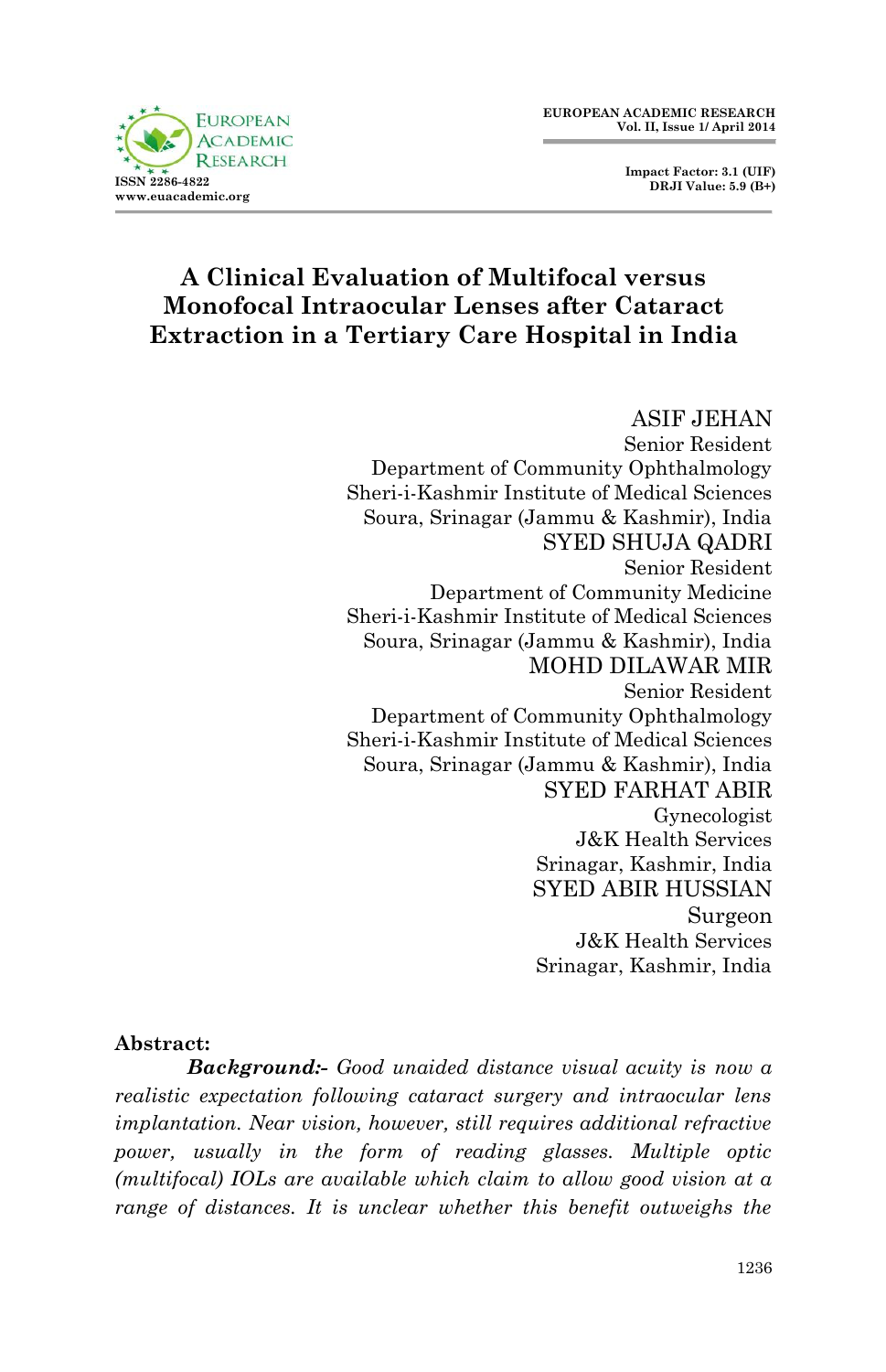*optical compromises inherent in multifocal IOLs. Objective:- To assess the effects of multifocal IOL's including effects on visual acuity, subjective visual satisfaction, spectacle dependence, glare and contrast sensitivity compared to standard monofocal lenses in people undergoing cataract surgery. Design:- A prospective double blind study conducted for a period of one year in the Department of Ophthalmology, SMHS Hospital, Srinagar (J&K). Results:-The studied subjects were equally distributed among male and female groups. Majority (72%) belonged to the age group of 50-65 years. Further it was seen that multifocal group had a good visual outcome as compared to monofocal group in both near and distant vision (p<0.001). Spectacle dependence was more with multifocal than monofocal group respectively (p<0.001).Conclusion:- Multifocal IOLs are effective at improving near vision relative to monofocal IOLs. Whether that improvement outweighs the adverse effects of multifocal IOLs will vary between patients. Motivation to achieve spectacle independence is likely to be the deciding factor.*

**Key words**: Intraocular lense, Multifocal, Monofocal.

### **Introduction**

Currently, the goal of cataract surgery is to provide fast and complete visual rehabilitation without surgical complications with minimal postoperative refractive errors. Several materials are used to compensate for the loss of accommodation from implantation of an intraocular lens (IOL), including multifocal IOLs, accommodating IOLs and monovision. Among these approaches, bilateral implantation of multifocal IOLs is the most popular. Multifocal IOLs generate different foci to address the visual limitation at near and intermediate distances that occurs with classic monofocal IOLs. Indeed, multifocal IOLs have been shown to provide good distance and near functional vision without the use of corrective lenses.

**EUROPEAN ACADEMIC RESEARCH - Vol. II, Issue 1 / April 2014** Intraocular lenses (IOLs) are the artificial lenses implanted inside the eye after cataract surgery.**<sup>1</sup>** English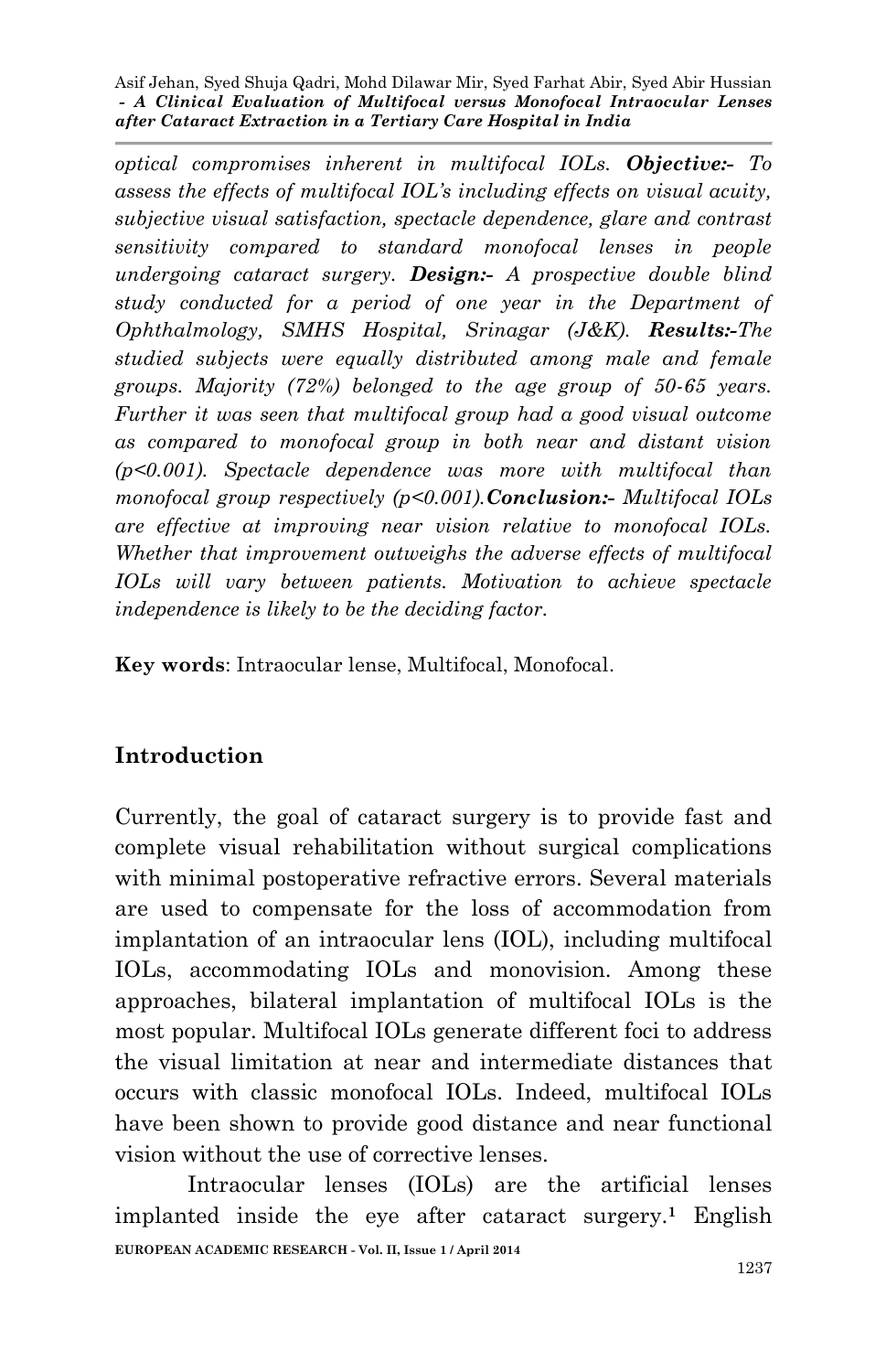ophthalmologist Sir Harld Ridley is credited with the first successful IOL implantation in 1949.**<sup>2</sup>** Different types of IOLs**<sup>3</sup>**

- Monofocal IOL
- Multifocal IOL
- Aspheric IOL
- Anterior chamber IOL
- Scleral fixated IOL

**Monofocal IOLs:-** Monofocal IOLs are equivalent to multifocal IOLs regarding distant vision but not in case of near vision.**<sup>4</sup>** Spectacle dependency after implantation of a monofocal IOL is more.**<sup>5</sup>** Monofocal IOLs provide high quality and strength of image.**<sup>6</sup>** Contrast sensitivity is within normal limits at all frequencies and illuminations.**<sup>7</sup>** Glare and halos after implantation of a monofocal IOL are less.**<sup>8</sup>** Although monofocal IOLs are effective in improving vision after cataract surgery, loss of accommodation is not restored by implantation of monofocal IOLs.

**Multifocal Intraocular Lens:-** Multifocal IOLs of several different designs have been introduced. They differ from conventional monofocal IOLs by potentially providing both distance and near vision without additional bifocal or reading spectacles.**<sup>9</sup>** They provide good visual acuity for at least two focal points and also greater depth of vision than monofocal IOLs. However they cannot be expected to match the optical performance of monofocal IOLs in terms of image strength and image quality at a given focus. This is because the percent light intensity illuminating the best focused image will be lower for a multifocal IOL relative to monofocal IOL and the image contrast will thus suffer because of the presence of an unfocused second image. Multifocal IOLs use the principle of either alternating vision or simultaneous vision. In alternating vision, separate segments of the lens are used for distant and near vision and at any given time light is directed to the retina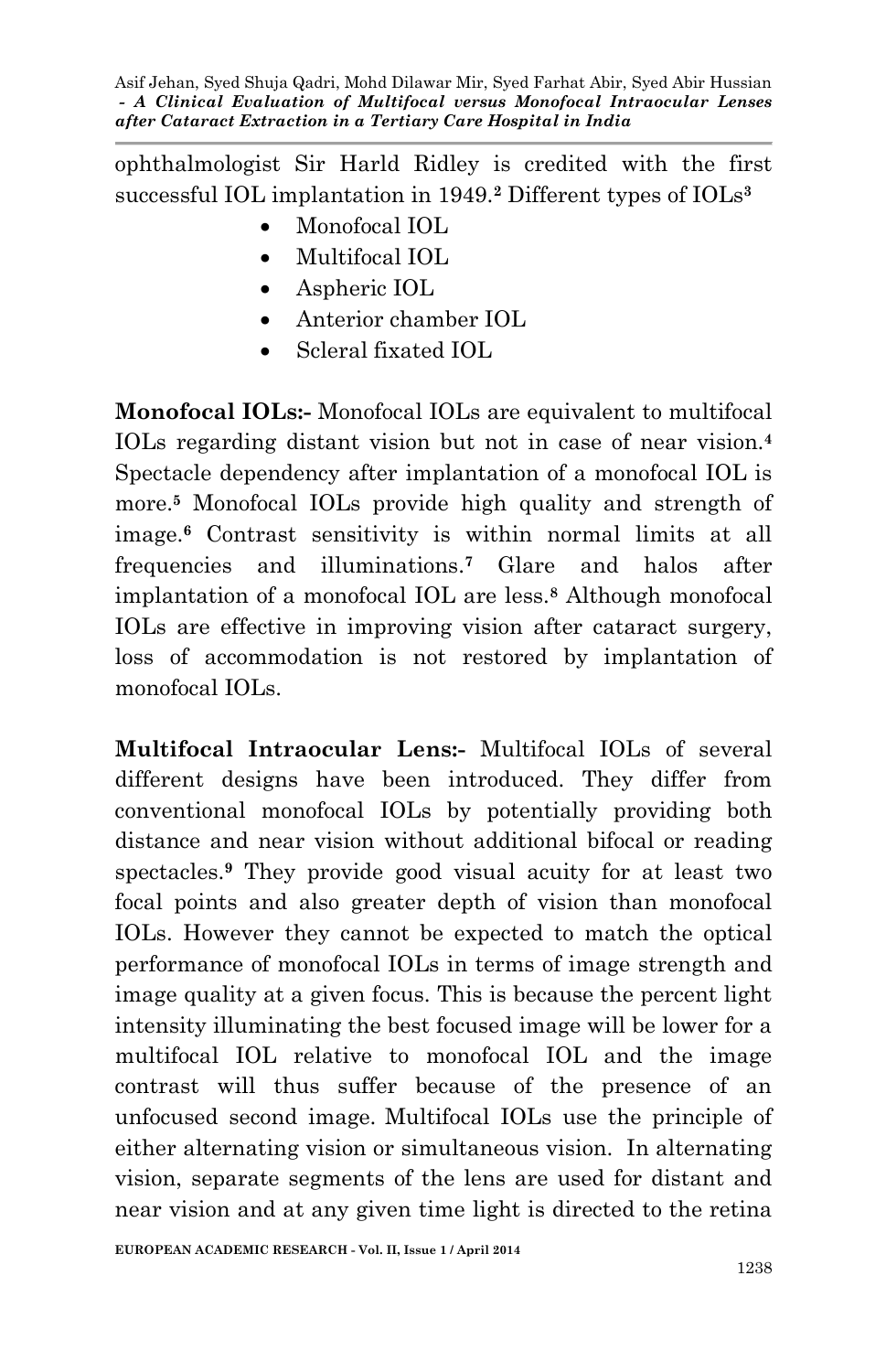through one segment only. This principle was used in the early multifocal lenses.

In using the principle of simultaneous vision, at any given time, one image is focused at the retina and the other is highly defocused, depending on the eyes gaze. **9,10** These unwanted, defocused images on the retina have to be learnt to be ignored by the brain, as a result of which it may take longer for the patient to adapt to these lenses.

Multifocal IOLs produce simultaneous images using either diffractive or refractive optics. All diffractive IOLs are bifocals. These IOLs consist of an anterior spherical surface with multiple, concentric microslope rings on the posterior surface. The microslope rings diffract the incoming light creating a diffractive pattern. Distance and near foci are formed by the combination of the anterior refractive surface with the zero and first order of diffraction respectively created by the posterior surface.**11**Hence in each ring both, distance and near correction is achieved. Because the diffractive optical effect is simultaneously located throughout the central and paracentral regions of the lens, hence the relative power distribution tends to be little affected by pupil size. Refractive IOLs achieve more than one plane of focus by alternating zonular rings of different refracting powers.**<sup>12</sup>** Because of the localized nature of the diopteric power in alternating zones, pupil size can affect the refractive zones available in refractive bifocal IOLs.**<sup>13</sup>** The amount of light transmitted to the retina for image formation also differ among IOL designs. With diffractive IOLs, approximately 41% of the transmitted light is allocated to the distance focus and 41% to the near focus. The remaining 18% is lost to higher order diffraction. In contrast, refractive IOLs transmit all of the available light to the retina. For bifocal refractive IOLs, the transmitted light is divided between near and distance foci. Multifocal IOLs focus the transmitted light for intermediate vision in addition to near and distance vision.**14,15** The study was therefore done to assess the visual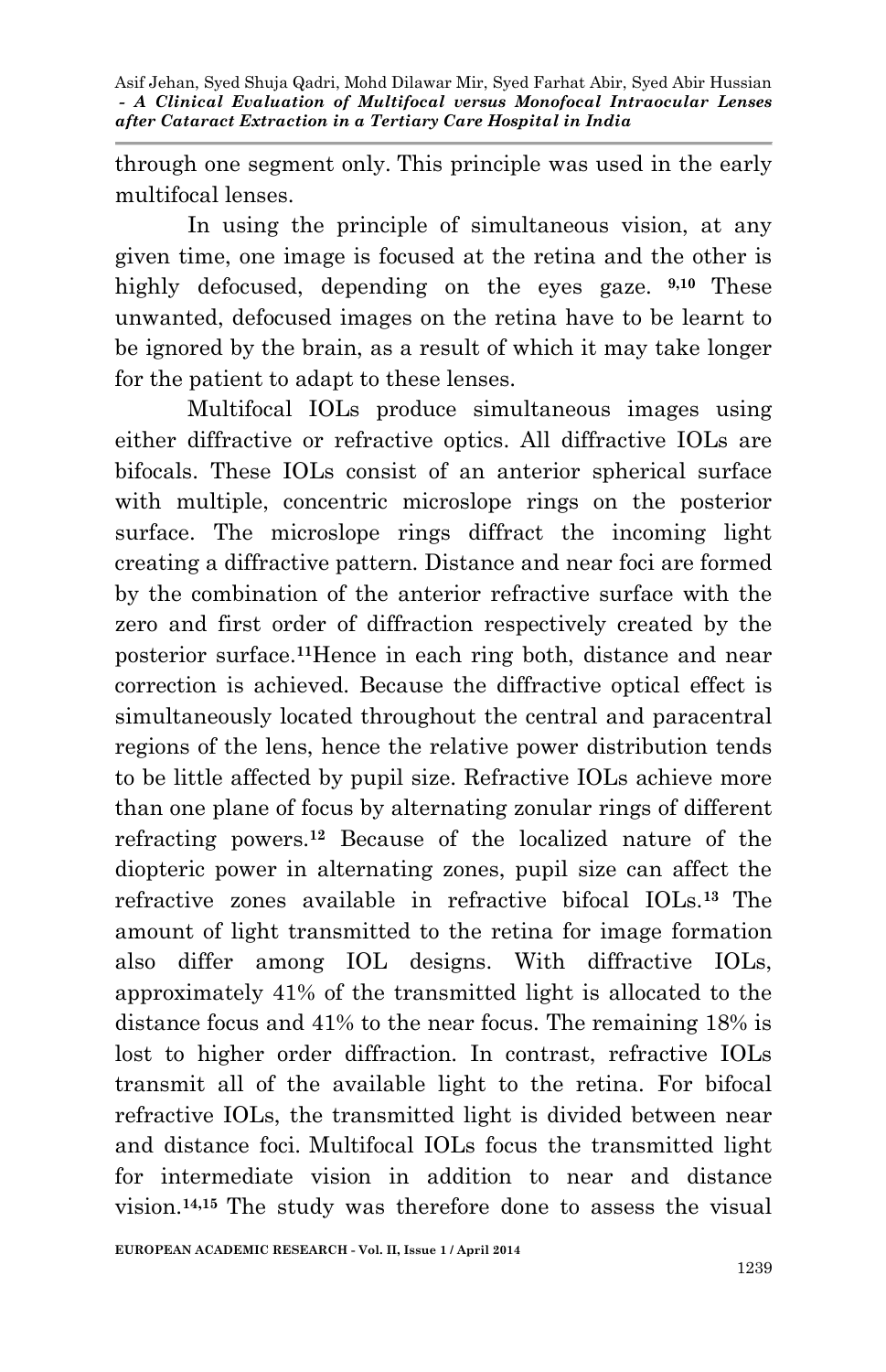effects of multifocal intraocular lenses in comparison with monofocal intraocular lenses after cataract extraction.

# **Methodology**

The study was conducted in the Department of Ophthalmology, SMHS Hospital Srinagar on 100 cases, 50 each group in a prospective double blind study. In one year duration, patients were followed up for 1st week, 3rd week, 6th week and 3 months after cataract extraction.

**Group 1:-**Those who were selected for monofocal intraocular lens implantation.

**Group 2:-**Those who were selected for multifocal intraocular lens implantation.

Patients included in the study were:

- Grade 1-3 nuclear cataracts (LOCS-III classification systems).
- Patients who were not willing to wear glasses.
- Patients who were not occupational drivers and depend upon good night vision.

Patients excluded from the study were those with:

- Significant corneal opacity.
- Uveitis
- Glaucoma or ocular hypertension
- High myopia
- Any other ocular pathology
- Small pupil
- Aniridia

Patients were admitted in the hospital on day prior to surgery; each group consisted of 50 patients. In all the patients following data were recorded: Age, Sex, Occupation, Eye undergoing operation, Preoperative visual acuity, type of the cataract, pupil size, anterior chamber depth, intraocular pressure, slit lamp examination, retinoscopy, fundus examination, keratometry, Ascan, type of the operation and type of the intraocular lens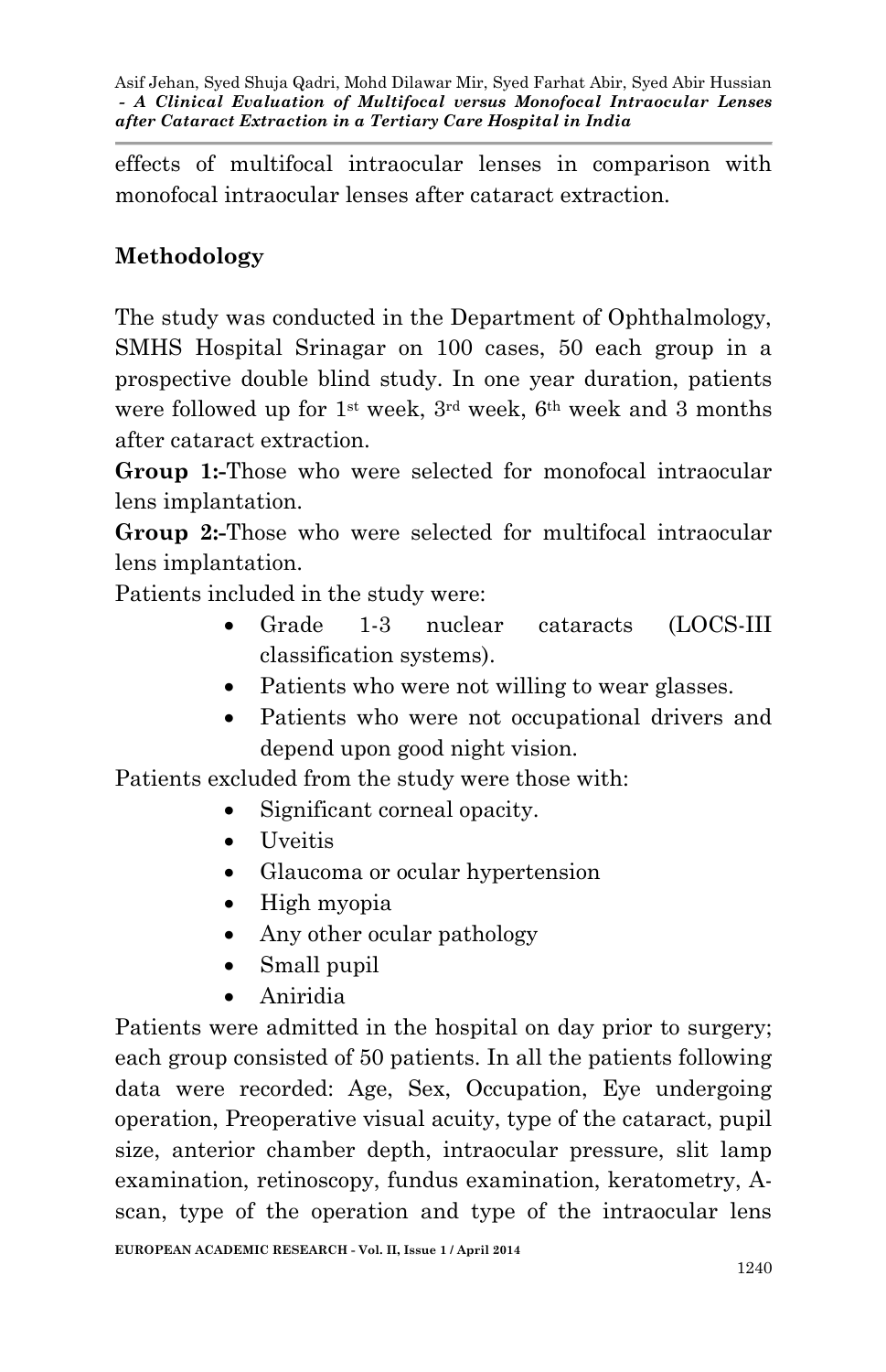implanted. All the patients who were selected for the study were required to have at least 3 months follow up with documentation of uncorrected distant and near vision acuity and best corrected distant and near visual acuity and overall patient satisfaction in terms of performing daily activities, watching television, reading, driving and spectacle independence both for distant and near vision. At each visit patients uncorrected visual acuity (distant and near vision) slit lamp examination regarding corneal edema, SK, KPs, anterior chamber cells or flare, pupillary reaction, IOL centration, posterior capsular opacity and rent, fundus examination, IOP, retinoscopy and best corrected visual acuity for distant and near vision was assessed.

**Surgical Technique:-** Phacoemulsification was performed under peribulbar anaesthesia. It was carried out through a 3.2mm self-sealing scleral packet or clear corneal incision using a continuous curvilinear capsulorhexis, hydrodissection, phacoemulsification, aspiration of cortex with the help of irrigation and aspiration port with the implantation of a 5.25mm polymethyl methacrylate monofocal or a refractive multifocal intraocular lens. Dexamethasone and Gentamycin were injected into the sub-conjunctival space and a standard regimen of postoperative topical steroid and antibiotic administered. Mydriatic and cycloplegic was given for first postoperative week. Statistical analysis was performed using descriptive statistics, inter-group comparison by means of Chisquare and Mann-whitney U test.

### **Results**

**Table 1** shows age and sex distribution of the studied subjects i.e. monofocal and multifocal group. In both the groups, majority of patients were in age group of 50 to 65. Further in monofocal group 21 patients (42%) were males and 29 patients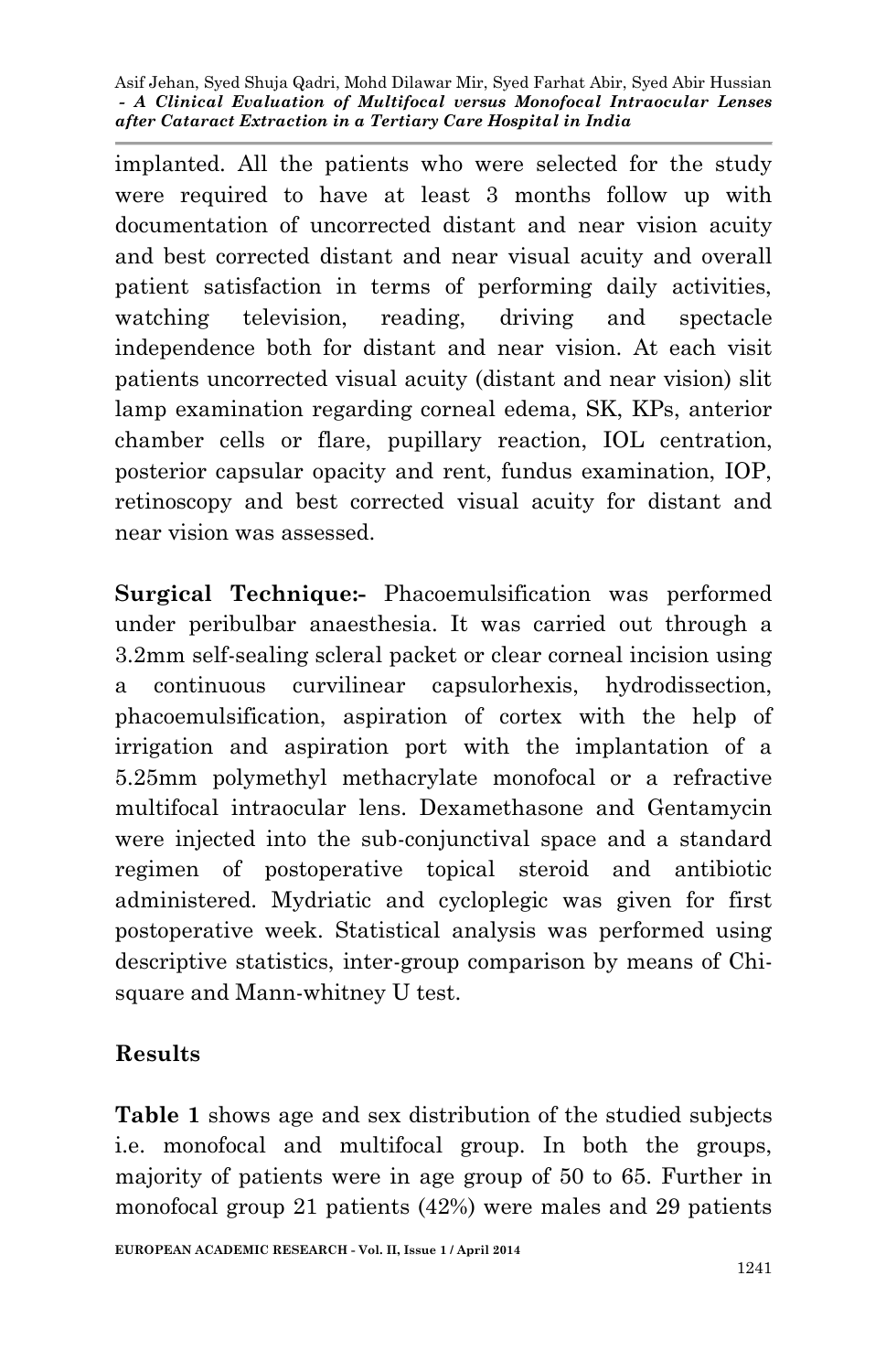(58%) were females. Among multifocal group 29 patients (58%) were males and 21 patients (42%) were females.

|              | Monofocal |               | Multifocal |      | Total |      |  |  |  |
|--------------|-----------|---------------|------------|------|-------|------|--|--|--|
| Age $(yr)$   |           | $\frac{0}{0}$ | N          | $\%$ | N     | $\%$ |  |  |  |
| 35 to 49     | 13        | 26.0          | 15         | 30.0 | 28    | 28.0 |  |  |  |
| $50$ to $65$ | 37        | 74.0          | 35         | 70.0 | 72    | 72.0 |  |  |  |
| Gender       |           |               |            |      |       |      |  |  |  |
| Male         | 21        | 42.0          | 29         | 58.0 | 50    | 50.0 |  |  |  |
| Female       | 29        | 58.0          | 21         | 42.0 | 50    | 50.0 |  |  |  |

**Table 1 : Age and Sex Distribution of the Studied Subjects**

**Table 2(a)** shows preoperative visual acuity for distance in the studied subjects. Among the monofocal group, 7 patients (14%) had a visual acuity of 6/24, 5 patients (10%) had 6/36, 4 patients (8%) had 6/60, 34 patients (68%) had preoperative visual acuity of >6/60. Among the multifocal group, 14 patients (28%) had 6/60, 36 patients (72%) had a preoperative visual acuity of  $>6/60$ .

| <b>Pre Op Visual Acuity (Far)</b> | Monofocal |               |          | Multifocal | Total |      | p value      |  |
|-----------------------------------|-----------|---------------|----------|------------|-------|------|--------------|--|
|                                   | n         | $\frac{0}{0}$ | n        | $\%$       | n     | $\%$ |              |  |
| 6/24                              |           | 14.0          | $\Omega$ | 0.0        |       | 7.0  |              |  |
| 6/36                              | 5         | 10.0          | $\Omega$ | 0.0        | 5     | 5.0  | $0.252$ (NS) |  |
| 6/60                              | 4         | 8.0           | 14       | 28.0       | 18    | 18.0 |              |  |
| $> 6/60$ (Hand movements)         | 34        | 68.0          | 36       | 72.0       | 70    | 70.0 |              |  |

**Table 2(a): Pre Op Visual Acuity (Far) in Studied Subjects**

**Table 2(b)** reveals preoperative visual acuity for near in the studied subjects. Among the monofocal group, 17 patients (34%) had N/8, 22 patients (44%) had N/10, 9 patients (18%) had N/12 and 2 patients (4%) had a preoperative near visual acuity of N/36. Among the multifocal group 23 patients (46%) had N/8, 19 patients (38%) had N/10, 5 patients (10%) had N/12 and 3 patients (6%) had a preoperative near visual acuity of N/36. However there was no statistical significance in both far and near groups (p>0.05).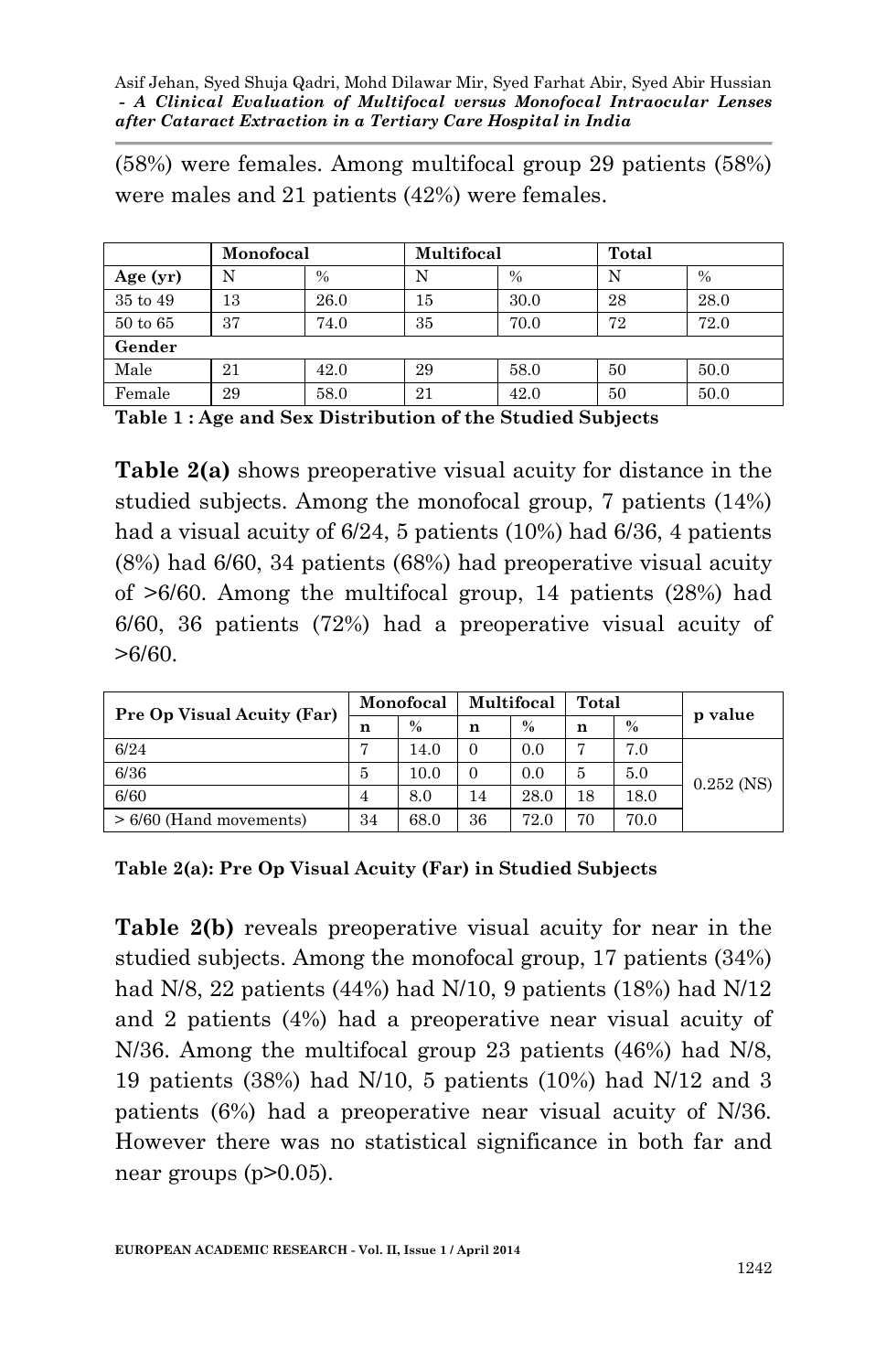Asif Jehan, Syed Shuja Qadri, Mohd Dilawar Mir, Syed Farhat Abir, Syed Abir Hussian *- A Clinical Evaluation of Multifocal versus Monofocal Intraocular Lenses after Cataract Extraction in a Tertiary Care Hospital in India*

| Pre Op Visual Acuity (Near) | Monofocal      |      |    | Multifocal | Total |      | p value      |  |
|-----------------------------|----------------|------|----|------------|-------|------|--------------|--|
|                             | n              | $\%$ | n  | $\%$       | n     | $\%$ |              |  |
| N/8                         | 17             | 34.0 | 23 | 46.0       | 40    | 40.0 |              |  |
| N/10                        | 22             | 44.0 | 19 | 38.0       | 41    | 41.0 | $0.241$ (NS) |  |
| N/12                        | 9              | 18.0 | 5  | 10.0       | 14    | 14.0 |              |  |
| N/36                        | $\overline{2}$ | 4.0  | 3  | 6.0        | 5     | 5.0  |              |  |

**Table 2(b) : Pre Op Visual Acuity (Near) in Studied Subjects**

**Table 3** depicts the comparison in the uncorrected visual acuity for distance between the monofocal and multifocal group at various periods of follow-up. Patients were followed at 1st week, 3rd week, 6th week and 3 months postoperatively. At 3 months follow up, among the monofocal group, 11 patients (22%) had 6/9, 24 patients (48%) had 6/12 and 15 patients (30%) had 6/24 uncorrected visual acuity for distance at 3 months follow up. Among the multifocal group, 8 patients (16%) had 6/6, 41 patients (82%) had 6/9 and 1 patient (2%) had 6/12 uncorrected visual acuity for distance. Multifocal group had a good visual outcome and the analysis was statistically highly significant  $(p<0.001)$ .

| Group                   | VA.                       | Pre Op       |      | <b>Ist Wk FU</b> |      | 3rd Wk FU     |      | 6th Wk FU    |      | 3 month FU   |      | Friedman test                     |  |
|-------------------------|---------------------------|--------------|------|------------------|------|---------------|------|--------------|------|--------------|------|-----------------------------------|--|
|                         |                           | n            | %    | n                | $\%$ | n             | $\%$ | $\mathbf n$  | $\%$ | n            | $\%$ | (Within group)                    |  |
|                         | 6/6                       | $\mathbf{0}$ | 0.0  | $\Omega$         | 0.0  | $\mathbf{0}$  | 0.0  | $\mathbf{0}$ | 0.0  | $\Omega$     | 0.0  |                                   |  |
|                         | 6/9                       | $\mathbf{0}$ | 0.0  | $\Omega$         | 0.0  | 9             | 18.0 | 11           | 22.0 | 11           | 22.0 |                                   |  |
| Monofocal               | 6/12                      | $\Omega$     | 0.0  | $\overline{2}$   | 4.0  | 20            | 40.0 | 24           | 48.0 | 24           | 48.0 |                                   |  |
| $(n=50)$                | 6/24                      | 7            | 14.0 | 10               | 20.0 | 21            | 42.0 | 15           | 30.0 | 15           | 30.0 | $x^2 = 98.9$ ,<br>$p=0.000(Sig)$  |  |
|                         | 6/36                      | 5            | 10.0 | 17               | 34.0 | $\Omega$      | 0.0  | $\mathbf{0}$ | 0.0  | $\mathbf{0}$ | 0.0  |                                   |  |
|                         | 6/60                      | 4            | 8.0  | 21               | 42.0 | $\Omega$      | 0.0  | $\mathbf{0}$ | 0.0  | $\mathbf{0}$ | 0.0  |                                   |  |
|                         | $>6/60$ (Hand movements)  | 34           | 68.0 | $\Omega$         | 0.0  | $\Omega$      | 0.0  | $\mathbf{0}$ | 0.0  | $\mathbf{0}$ | 0.0  |                                   |  |
|                         | 6/6                       | $\Omega$     | 0.0  | $\Omega$         | 0.0  | $\mathcal{R}$ | 6.0  | 8            | 16.0 | 8            | 16.0 |                                   |  |
|                         | 6/9                       | $\mathbf{0}$ | 0.0  | 17               | 34.0 | 25            | 50.0 | 41           | 82.0 | 41           | 82.0 |                                   |  |
| Multifocal              | 6/12                      | $\Omega$     | 0.0  | 15               | 30.0 | 12            | 24.0 | $\mathbf{1}$ | 2.0  | $\mathbf{1}$ | 2.0  |                                   |  |
| $(n=50)$                | 6/24                      | $\mathbf{0}$ | 0.0  | 7                | 14.0 | 10            | 20.0 | $\mathbf{0}$ | 0.0  | $\mathbf{0}$ | 0.0  | $x^2 = 92.65$ ,<br>$p=0.000(Sig)$ |  |
|                         | 6/36                      | $\mathbf{0}$ | 0.0  | 6                | 12.0 | $\mathbf{0}$  | 0.0  | $\mathbf{0}$ | 0.0  | $\mathbf{0}$ | 0.0  |                                   |  |
|                         | 6/60                      | 14           | 28.0 | 5                | 10.0 | $\Omega$      | 0.0  | $\mathbf{0}$ | 0.0  | $\Omega$     | 0.0  |                                   |  |
|                         | $> 6/60$ (Hand movements) | 36           | 72.0 | $\Omega$         | 0.0  | $\Omega$      | 0.0  | $\mathbf{0}$ | 0.0  | $\Omega$     | 0.0  |                                   |  |
| p value (Between group) |                           | 0.290        |      | 0.000            |      | 0.012         |      | 0.000        |      | 0.000        |      |                                   |  |

**Table 3: Monofocal Lens Visual Acuity (VA) in comparison with Multifocal Lens VA for Distant Vision (Pre and Postoperative).**

**Table 4** shows comparison in the uncorrected visual acuity for between the monofocal and multifocal groups at 3 months follow up. Among the monofocal group 27 patients (54%) had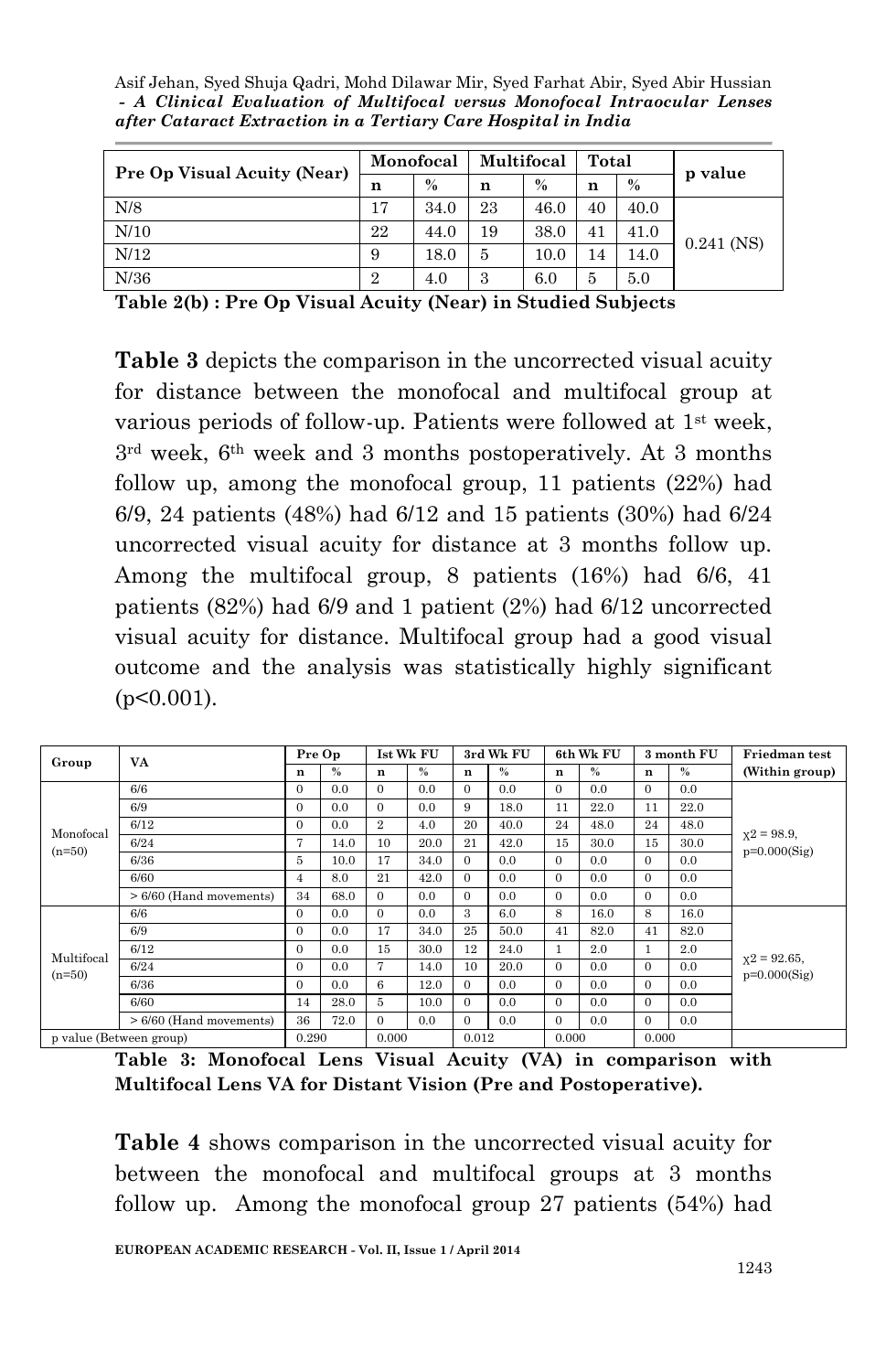N/8 and 23 patients (46%) had N/10 uncorrected visual acuity for near. Among the multifocal group, 47 patients (94%) had an uncorrected visual acuity of N/6, at 3 months follow up postoperatively. The results were statistically significant between the two groups  $(p<0.001)$ .

| Group                  |      | Pre Op       |      | <b>Ist Wk FU</b> |      |              | 3rd Wk FU |          | 6th Wk FU | 3 month FU |      | <b>Friedman</b> test |  |  |
|------------------------|------|--------------|------|------------------|------|--------------|-----------|----------|-----------|------------|------|----------------------|--|--|
|                        | VA   | n            | $\%$ | n                | $\%$ | n            | $\%$      | n        | $\%$      | n          | $\%$ | (Within group)       |  |  |
|                        | N/6  | $\Omega$     | 0.0  | 0                | 0.0  | $\mathbf{0}$ | 0.0       | $\Omega$ | 0.0       | $\Omega$   | 0.0  |                      |  |  |
|                        | N/8  | 17           | 34.0 | 21               | 42.0 | 27           | 54.0      | 27       | 54.0      | 27         | 54.0 |                      |  |  |
| Monofocal<br>$(n=50)$  | N/10 | 22           | 44.0 | 21               | 42.0 | 23           | 46.0      | 23       | 46.0      | 23         | 46.0 | $x2 = 75.8$          |  |  |
|                        | N/12 | 9            | 18.0 | 8                | 16.0 | $\Omega$     | 0.0       | $\Omega$ | 0.0       | $\Omega$   | 0.0  | $p=0.000(Sig)$       |  |  |
|                        | N/18 | $\Omega$     | 0.0  | $\Omega$         | 0.0  | $\Omega$     | 0.0       | $\Omega$ | 0.0       | $\Omega$   | 0.0  |                      |  |  |
|                        | N/36 | $\mathbf{2}$ | 4.0  | $\Omega$         | 0.0  | $\Omega$     | 0.0       | $\Omega$ | 0.0       | $\Omega$   | 0.0  |                      |  |  |
| Multifocal<br>$(n=50)$ | N/6  | $\Omega$     | 0.0  | $\mathbf{0}$     | 0.0  | 30           | 60.0      | 47       | 94.0      | 47         | 94.0 | $x2 = 89.4$ ,        |  |  |
|                        | N/8  | 23           | 46.0 | 35               | 70.0 | 17           | 34.0      | $\Omega$ | 0.0       | $\Omega$   | 0.0  |                      |  |  |
|                        | N/10 | 19           | 38.0 | 12               | 24.0 | $\Omega$     | 0.0       | $\Omega$ | 0.0       | $\Omega$   | 0.0  |                      |  |  |
|                        | N/12 | 5            | 10.0 | $\Omega$         | 0.0  | $\Omega$     | 0.0       | 3        | 6.0       | 3          | 6.0  | $p=0.000(Sig)$       |  |  |
|                        | N/18 | $\Omega$     | 0.0  | 3                | 6.0  | 3            | 6.0       | $\Omega$ | 0.0       | $\Omega$   | 0.0  |                      |  |  |
|                        | N/36 | 3            | 6.0  | $\Omega$         | 0.0  | $\Omega$     | 0.0       | $\Omega$ | 0.0       | $\Omega$   | 0.0  |                      |  |  |
| p value                |      | 0.111        |      | 0.111            |      | 0.000        |           | 0.000    |           | 0.020      |      |                      |  |  |

**Table 4: Monofocal Lens Visual Acuity (VA) in comparison with Multifocal Lens VA for Near Vision**

**Table 5** depicts spectacle dependency between monofocal and multifocal groups. Among monofocal group, spherical correction given to 8 patients (16%) ,cylindrical correction to 31 patients (62%) sphere/cylindrical correction to 11 patients (22%). Among multifocal group spectacles were not needed in 8 patients (16%), spherical correction was given to 18 patients (36%) cylindrical correction to 24 patients (48%) sphere/cylindrical correction to 0%. Spectacle independence was more with multifocal than monofocal group and the results were significant between the two groups (p<0.001). Overall patient satisfaction with multifocal IOLs was good with respect to spectacle dependency and performing daily activities.

|                    | Monofocal |      | Multifocal |      | p value       |  |
|--------------------|-----------|------|------------|------|---------------|--|
|                    |           | $\%$ |            | $\%$ |               |  |
| Not needed         |           | 0.0  |            | 16.0 |               |  |
| Sphere             |           | 16.0 | 18         | 36.0 | $0.000$ (Sig) |  |
| Cylindrical        | 31        | 62.0 | 24         | 48.0 |               |  |
| Sphere/Cylindrical |           | 22.0 |            | 0.0  |               |  |

**EUROPEAN ACADEMIC RESEARCH - Vol. II, Issue 1 / April 2014**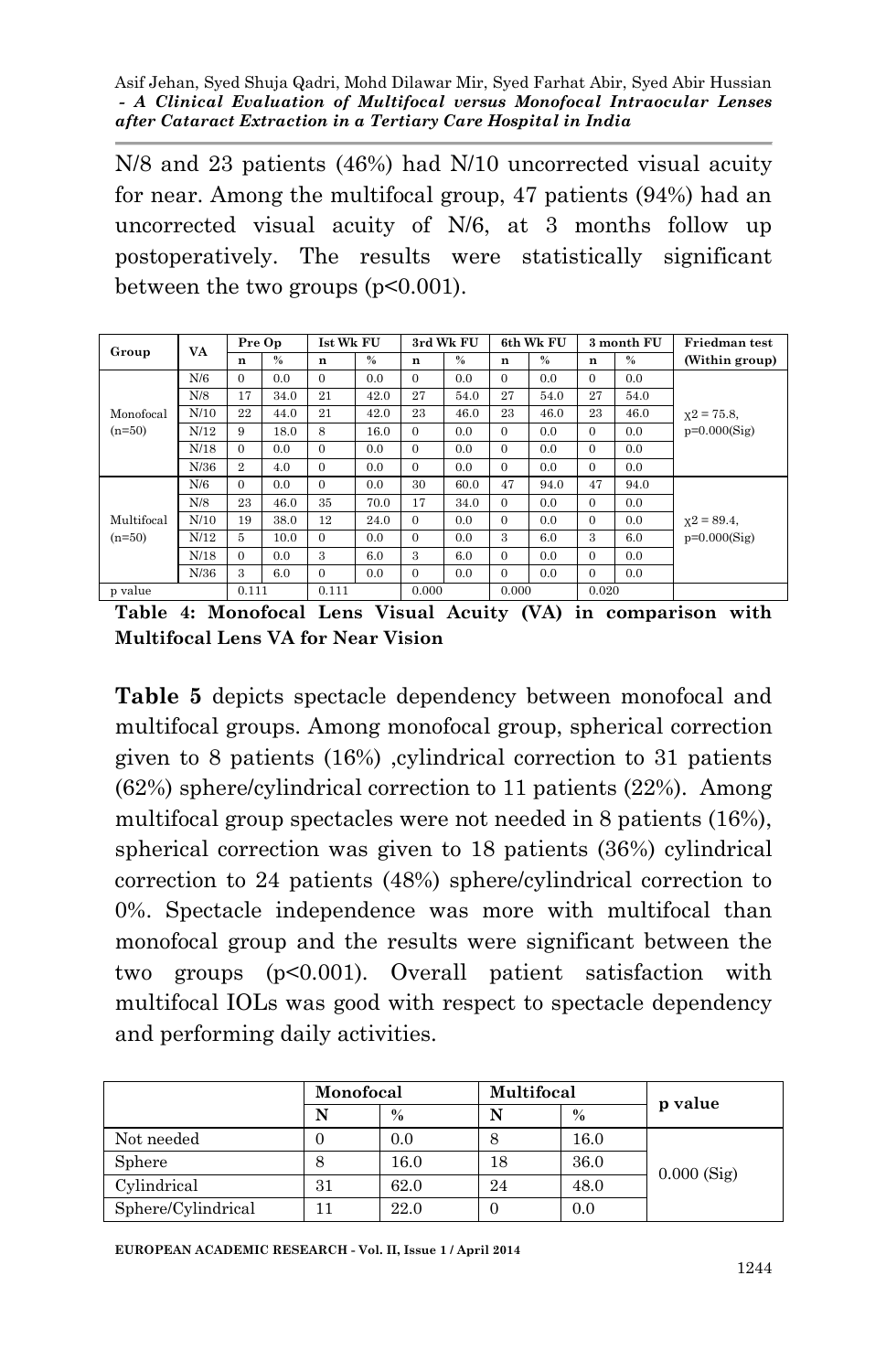### **Table 5: Type of Glasses Discussion**

A monofocal lens implant is the most basic type of lens implant used to correct vision after cataract surgery and can provide good vision after cataract surgery but only for distance. It does not correct intermediate or near vision for doing daily activities like, reading, playing cards, watching television without wearing near glasses, which are the usual type of activities in an older age group, which is the group commonly afflicted with cataract . Hence there arises a need to look for a substitute with these attributes. A multifocal lens implant on the other hand provides excellent vision after cataract surgery both for distance and near, with patients typically experiencing a greater overall freedom from spectacles allowing them to participate in most daily activities without dependence on glasses.

Our study was done on 100 patients, 50 each group. In our study, comparison was made between monofocal IOL and multifocal IOL implantation with regard to uncorrected and best corrected visual acuity for distance and near, spectacle dependency and overall subjective patient satisfaction up at 1st week, 3rd week, 6th week and 3 months postoperatively. Better postoperative uncorrected distance visual acuity was experienced by the patients in the multifocal study group. Also multifocal group showed more improvement in the UCVA at each follow up than the monofocal group. Our findings were similar to findings reported by J. Javitt, KP Brauweiler et al  $(2000)^{16}$  and Martin Leyland  $(20003)^{17}$ . The difference in the uncorrected visual acuity was due to the fact that there is less induced astigmatism in multifocal group.

When comparing the results between the monofocal and multifocal group for uncorrected visual acuity for near at 3 months follow up, significant outcomes were seen .Here again the multifocal group showed better uncorrected visual acuity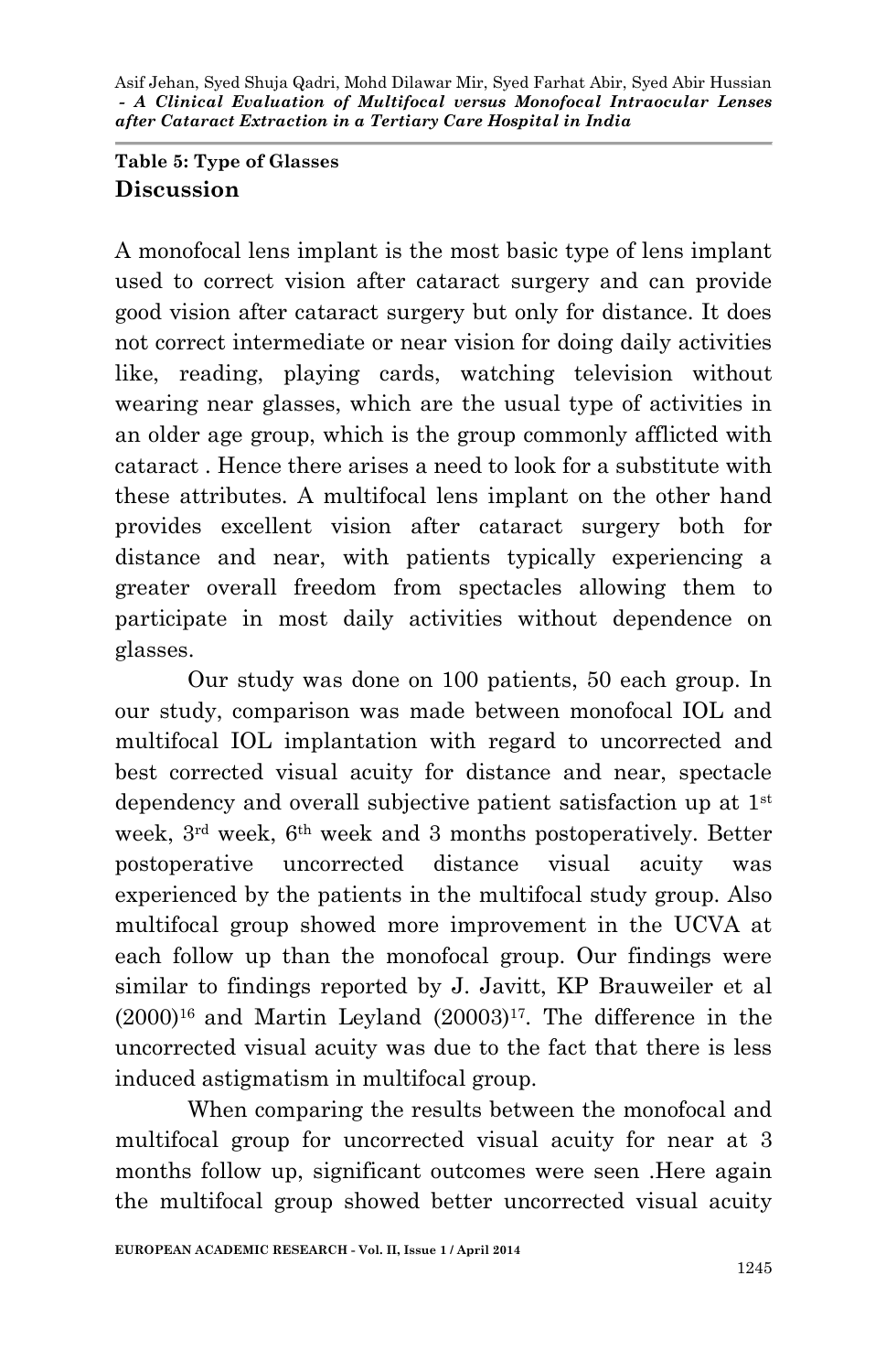for near with 27 patients (54%) among the monofocal group having UCVA for near of N/8, in comparison to N/6 seen in 47 patients (94%) among the multifocal group. These findings were similar to findings reported by Jacobi, Dietlein et al  $(2002)^5$  and Nijkamp, Dolders et al (2004)18. This could be explained by the fact that multifocal IOLs are provided with different zones for distance and near vision, hence near vision is not compromised in these patients, whereas the monofocal implant corrects the patient only for one distance.

Comparison between the monofocal and multifocal group was made for BCVA for distance at 3 months follow up. Among monofocal group, 20 patients (40%) had BCVA of 6/6, 23 patients (46%) had  $6/9$ , 7 patients (14%) had a BCVA of  $6/12$ , whereas among multifocal group, 50 patients (100%) had a BCVA of 6/6. These findings were similar to Walkow et al.  $(2001)^{19}$ , MA Elgohary et al.  $(2005)^{20}$  and Chiam et al.  $(2006)^{21}$ . Results were statistically significant. This could be explained by the fact that multifocal IOLs produce less induced astigmatism than monofocal group. Similarly when comparing the BCVA for near between monofocal and multifocal group we can see that among monofocal group 38 patients (76%) had a BCVA for near vision of N/6, 12 patients (24%) had N/8,whereas among the multifocal group, 50 patients (100%) had a BCVA (near vision of N/6). These findings were similar to findings to Alio, Fernando et al. (2004)<sup>22</sup>, Pieh S. et al (1997)<sup>23</sup>, Nijkamp, Dolders et al.  $(2004)^{24}$ .

Spectacle dependence was more with monofocal than multifocal group. The results were similar to findings with Pieh S. et al  $(1997)^{23}$ , Elgohary et al  $(2006)^{20}$ . This could be explained by the fact that multifocal IOL produced less induced astigmatism postoperatively. Multifocal IOLs are provided with multiple zones for distance and near vision. So there is no need for reading glasses after multifocal IOL implantation.

Overall patient satisfaction with multifocal IOL was good in respect to spectacle dependency and performing daily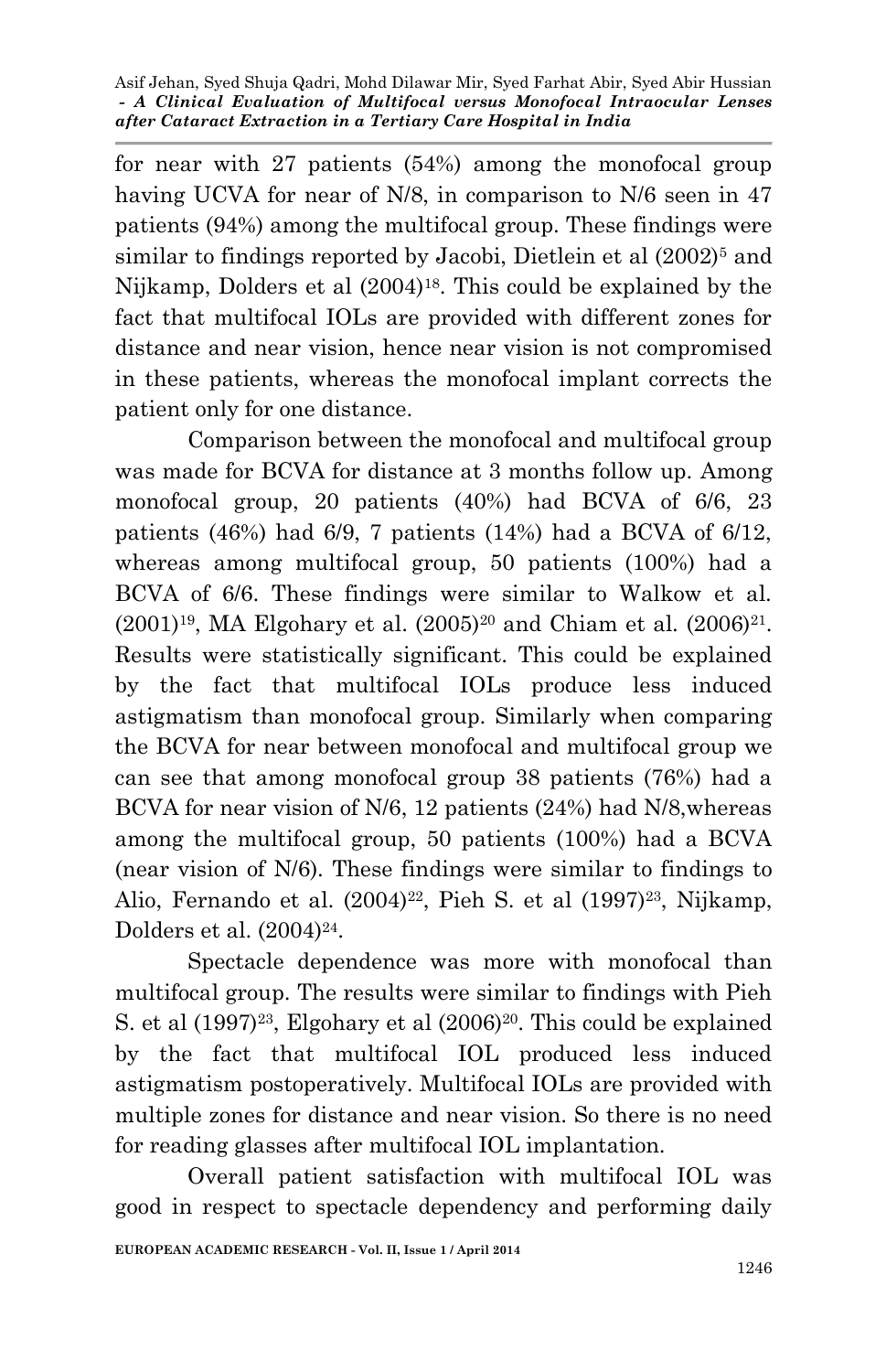activities.

## **Summary & Conclusion**

- Our study was conducted on 100 patients who underwent cataract extraction at SMHS hospital, Department of Ophthalmology, Government Medical College, Srinagar.
- The patients were divided into two groups of 50 each for the implantation of monofocal and multifocal intraocular lenses.
- Patients underwent phacoemulsification technique of cataract extraction for both groups.
- Preoperative visual acuity for distance and near vision was recorded.
- Patients were followed up postoperatively at  $1<sup>st</sup>$  week,  $3<sup>rd</sup>$ week, 6th week and 3 months.
- Patients who receive multifocal IOL show better uncorrected visual acuity (UCVA) for distance than monofocal IOL at each follow up.
- Among 50 patients with multifocal IOL, 47 had an uncorrected near vision of N/6 at 3 months follow up.
- Patients with multifocal IOLs showed more spectacle independence than monofocal IOL.
- Overall subjective patient satisfaction was more with multifocal IOL than monofocal IOL.
- Patients with multifocal IOLs could perform daily activities like reading, watching television playing cards in a better way without near glasses than monofocal IOL.

# **BIBLIOGRAPHY:**

Acutsu, K., Legge et al. 1993. "Multifocal intraocular lenses and glare." *Optom Vis Sci* 70: 487-95. [14]

**EUROPEAN ACADEMIC RESEARCH - Vol. II, Issue 1 / April 2014**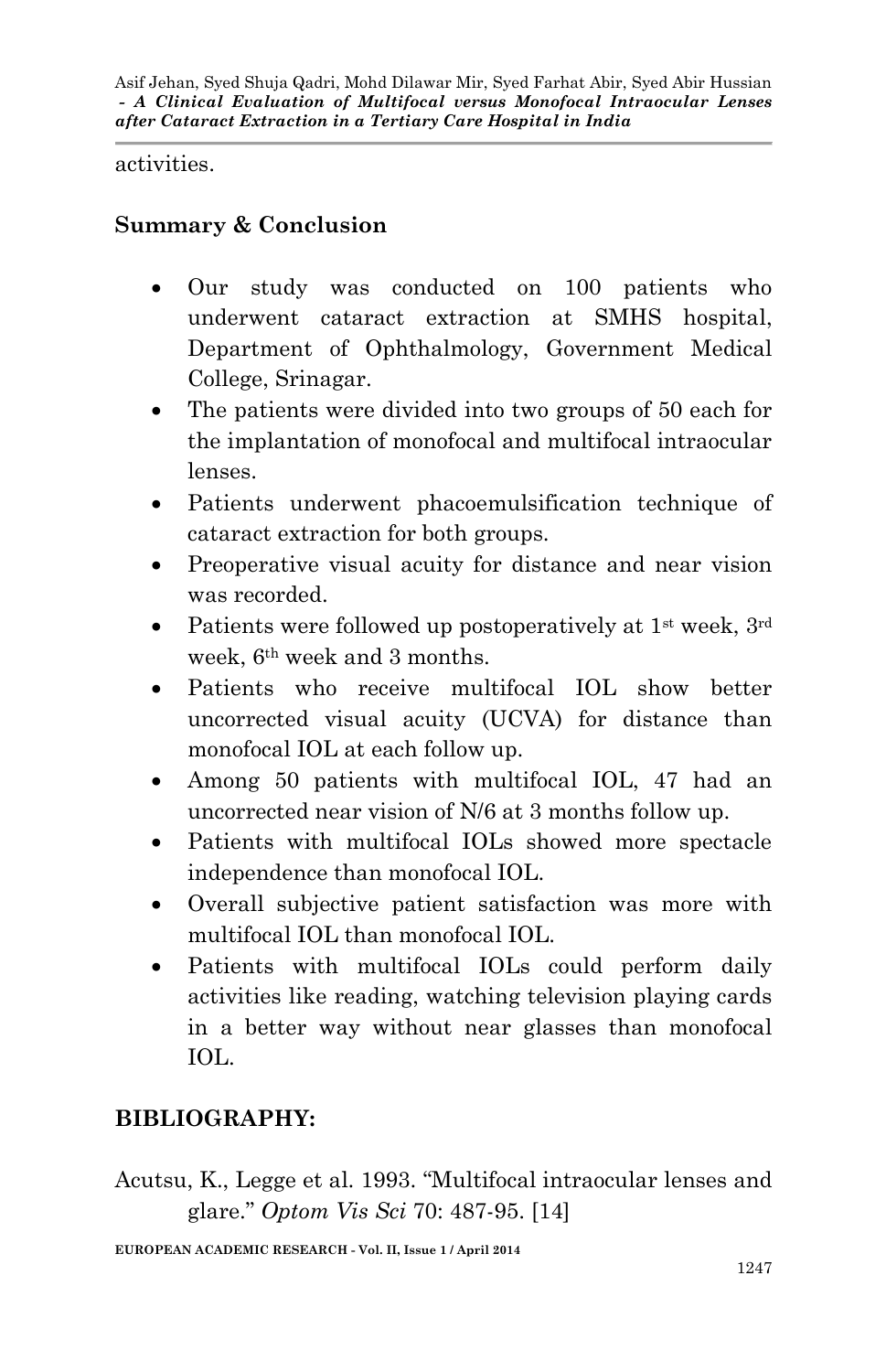- Alio, Marco et al. 2004. "Near vision restoration with refractive lens exchange and pseudo-accommodating and multifocal refractive and diffractive intraocular lenses." *J Cataract Refract Surg* 30: 2494-2503. [22]
- Arens, B., Freudenthaler, N. et al. 1999. "Binocular function after bilateral implantation of monofocal and refractive multifocal intraocular lenses." *J Cataract Refract Surg* 25: 399-404. [15]
- Christie, Bruce and Gupta, Amitava.1992. "Multifocal intraocular lenses." *United States Patent* 511: 2351. [4]
- Desai, P., Reidy, A., and Minassian, D. 1999. "The National Cataract Surgery Survey 1997/98. A report of the results of the clinical outcome." *Br J Ophthalmol* 83: 1336-1340. [1]
- Dolders, Nijkamp et al. 2004. "Cost effectiveness of foldable multifocal intraocular lenses compared to foldable monofocal intraocular lenses." *Br J Ophthalmol* 88(9): 1163-8. [18]
- Elgohary, M.A., Beckingsale et al. 2006. "Effects of illumination on visual function after monofocal and multifocal intraocular lens implantation." *Eye* 20: 144-149. [20]
- Holladay, J.T., Van Dijk, H. et al. 1990. "Optical performance of multifocal intraocular lenses." *J Cataract Refract Surg* 16: 413-422. [10]
- Jacobi, P.C., Dietlein, T.S., Luke, C., and Jacobi, F.K. 2002. "Multifocal IOL implantation in pre-presbyopic patients." *Ophthalmology* 109(4): 680-685. [5]
- Javitt, J., Hans Peter, Brauweiler et al. 2000. "Cataract extraction with multifocal intraocular lens implantation." *J Cataract Refract Surg* 26: 1356-1366. [16]
- Koch, D.D., Samuelson, S.W. et al. 1991. "Pupillary size and responsiveness, implications for selection of a bifocal intraocular lens." *Ophthalmology* 98: 1030-1035. [13]

Layland, Martin. 2003. "Multifocal vs. monofocal intraocular